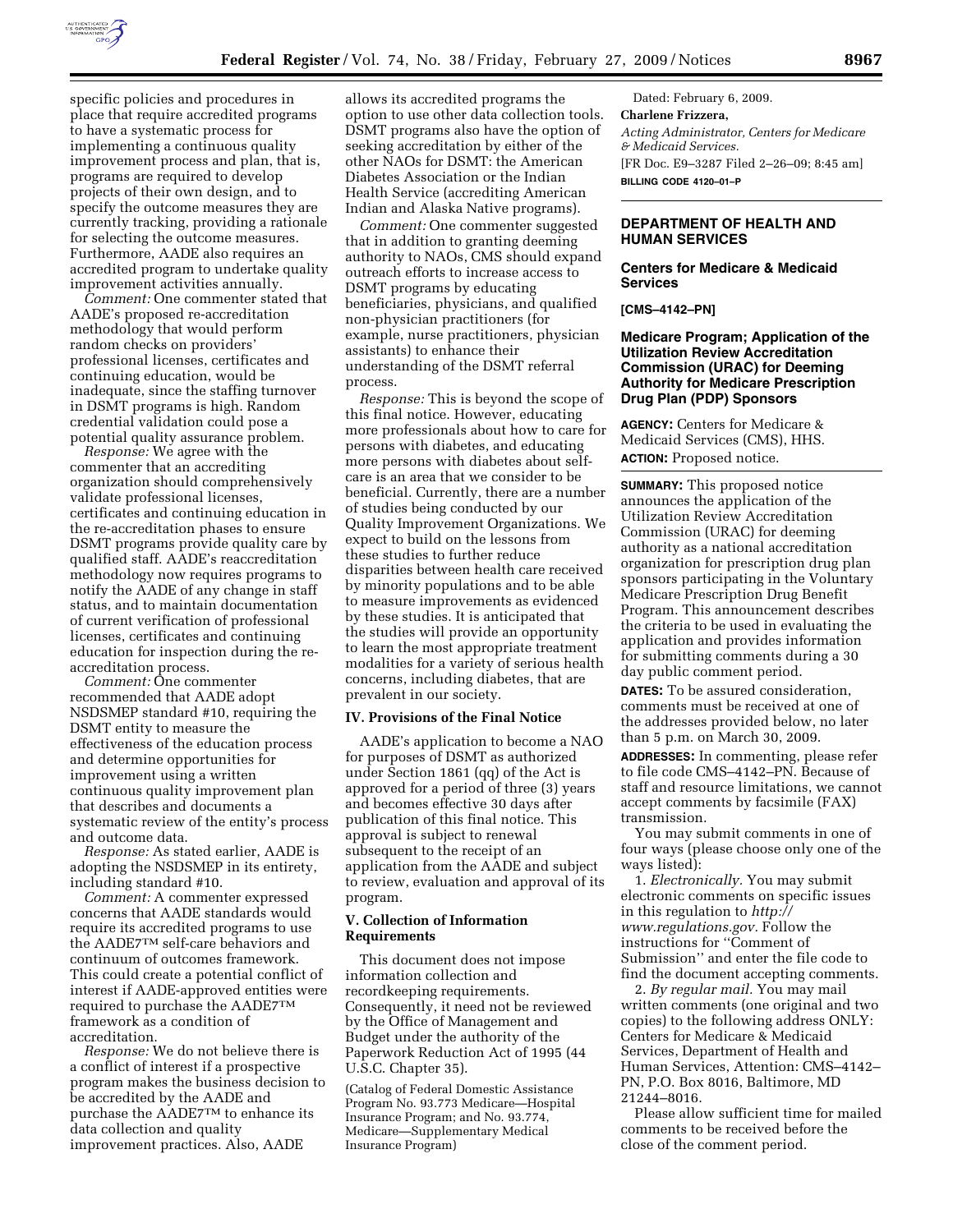3. *By express or overnight mail.* You may send written comments (one original and two copies) to the following address ONLY: Centers for Medicare & Medicaid Services, Department of Health and Human Services, Attention: CMS–4142–PN, Mail Stop C4–26–05, 7500 Security Boulevard, Baltimore, MD 21244–1850.

4. *By hand or courier.* If you prefer, you may deliver (by hand or courier) your written comments (one original and two copies) before the close of the comment period to one of the following addresses:

a. Room 445–G, Hubert H. Humphrey Building, 200 Independence Avenue, SW., Washington, DC 20201

(Because access to the interior of the HHH Building is not readily available to persons without Federal Government identification, commenters are encouraged to leave their comments in the CMS drop slots located in the main lobby of the building. A stamp-in clock is available for persons wishing to retain a proof of filing by stamping in and retaining an extra copy of the comments being filed.)

b. 7500 Security Boulevard, Baltimore, MD 21244–1850.

If you intend to deliver your comments to the Baltimore address, please call telephone number (410) 786– 7195 in advance to schedule your arrival with one of our staff members.

Comments mailed to the addresses indicated as appropriate for hand or courier delivery may be delayed and received after the comment period. **FOR FURTHER INFORMATION CONTACT:** Sue Bradshaw, (410) 786–2896. **SUPPLEMENTARY INFORMATION:** 

*Inspection of Public Comments:* All comments received before the close of the comment period are available for viewing by the public, including any personally identifiable or confidential business information that is included in a comment. We post all comments received before the close of the comment period on the following Web site as soon as possible after they have been received: *http:// www.regulations.gov.* Follow the search instructions on that Web site to view public comments.

Comments received timely will also be available for public inspection as they are received, generally beginning approximately 3 weeks after publication of a document, at the headquarters of the Centers for Medicare & Medicaid Services, 7500 Security Boulevard, Baltimore, Maryland 21244, Monday through Friday of each week from 8:30 a.m. to 4 p.m. To schedule an appointment to view public comments, phone 1–800–743–3951.

### **I. Background**

Under the Medicare program, eligible beneficiaries may receive prescription drug benefits through a Prescription drug plan (PDP) sponsor that has a prescription drug plan contract with the Centers for Medicare & Medicaid Services (CMS). The regulations specifying the Medicare requirements that must be met in order for a PDP sponsor to enter into a prescription drug plan contract with CMS are located at 42 CFR part 423. These requirements implement Part D of Title XVIII of the Social Security Act (the Act), which specifies the prescription drug benefits that a PDP sponsor must provide and the requirements that the organization must meet to be a PDP sponsor. Other relevant sections of the Act are parts A and B of Title XVIII and part A of Title XI of the Act, pertaining to the provision of services by Medicare certified providers and suppliers.

Generally, for an organization to enter into a PDP contract, the organization must be licensed by the State as a risk bearing organization as set forth at 42 CFR 423.504(b)(2) of our regulations. Additionally, the organization must file an application demonstrating that it meets other Medicare requirements in part 423 of our regulations. Following approval of the contract, we engage in routine monitoring and oversight audits of the PDP sponsors to ensure continuing compliance. The monitoring and oversight audit process is comprehensive and uses a written protocol that itemizes the Medicare requirements that the PDP sponsors must meet.

As an alternative for meeting some Medicare requirements, a PDP sponsor may be exempt from CMS monitoring of certain requirements in subsets listed in section 1860D–4(j) of the Act (crossreferencing section 1852(e)(4)(B) of the Act) as a result of a PDP sponsor's accreditation by a CMS-approved accrediting organization (AO). In essence, the Secretary ''deems'' that the PDP has met the Medicare requirements via its accreditation, based on a previous determination that the AO's standards are at least as stringent as Medicare requirements. As we specify at § 423.168(b)(2)(ii) of our regulations, the term for which an AO may be approved by CMS may not exceed 6 years. For continuing approval, the AO will have to re-apply to CMS. An organization that applies for PDP sponsor deeming authority is generally recognized by the industry as an entity that accredits PDP sponsors that are licensed as prescription drug plan sponsors. Section 1852(e)(4)(C) of the Act requires that

within 210 days of receipt of an application, the Secretary shall determine whether the applicant meets criteria specified in section 1865(b)(2) (redesignated in 2008 as section 1865(a)(2)) of the Act.

On October 14, 2008 URAC submitted to CMS an application for deeming authority with respect to Part D sponsors' compliance with the following PDP plan requirements, as set out at 42 CFR 423.165(b):

■ Access to covered drugs;

■ Confidentiality and accuracy of enrollee prescription drug records;

■ Drug utilization management, quality assurance measure and systems, medication therapy management; and,

■ The sponsors' programs to control fraud, waste and abuse. To be approved for deeming authority, an accrediting organization must demonstrate that its accreditation program requirements meet or exceed the Medicare requirements for which it is seeking the authority to deem compliance.

### **II. Provisions of the Proposed Notice**

The purpose of this proposed notice is to notify the public of the application of the Utilization Review Accreditation Commission for deeming authority as a national accreditation organization for prescription drug plan sponsors participating in the Voluntary Medicare Prescription Drug Benefit Program. This announcement describes the criteria to be used in evaluating the application and provides information for submitting comments during a 30-day public comment period.

#### *Deeming Application Approval Process*

The application process for deeming authority includes a review of URAC's application in accordance with the criteria specified by our regulations at § 422.171(a). This includes, but is not limited to, the following:

• The equivalency of URAC's requirements for PDP sponsors to CMS's comparable PDP sponsor requirements.

• URAC's survey process, to determine the following:

+ The frequency of surveys.

+ The types of forms, guidelines, and instructions used by surveyors.

+ Descriptions of the accreditation decision making process, deficiency notification and monitoring process, and compliance enforcement process.

• Detailed information about individuals who perform accreditation

surveys including—

+ Size and composition of the survey team;

+ Education and experience requirements for the surveyors;

+ In-service training required for surveyor personnel;